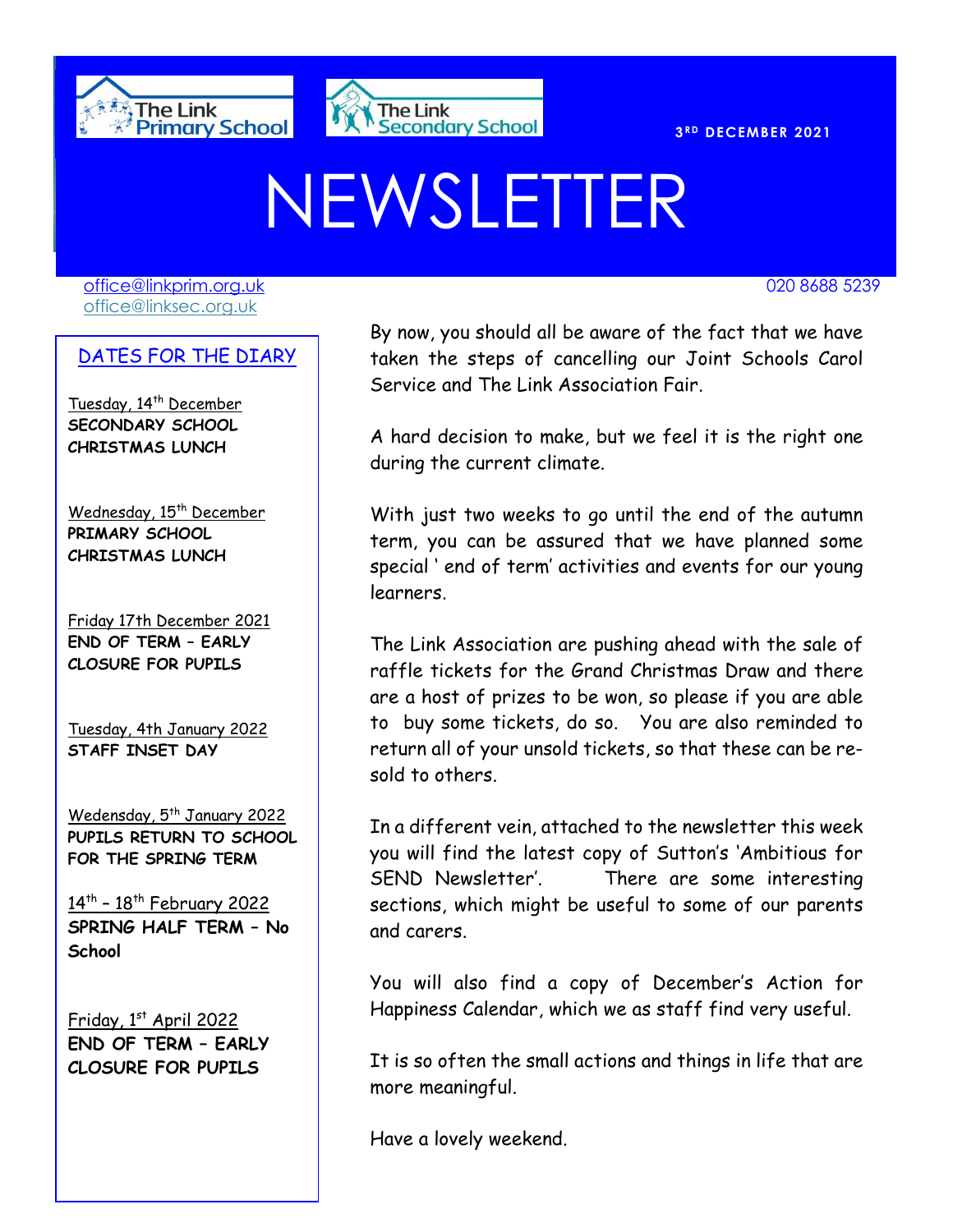## **WHAT'S BEEN HAPPENING AT THE PRIMARY SCHOOL?**

Team work is something we always work to achieve across the whole of Link community, but this snapshot of things that have been happening in the primary school this week, really reinforces what we strive to achieve.



Pine Class has been working together, turning their class into their very own 'festive wonderland'.

They have been busy planning, discussing, shopping within a budget and creating some wonderful displays – all together as a team.

Meanwhile in Oak Class, their team work resulted in a tower being built that was taller than anyone in the room! The whole class took part in helping to build it as high as they could.

After planning and discussion, it was agreed that some of the team would commit to the higher-up elements whilst others built the stabilising foundations.

The class know that the tower could not have been built without everyone playing their part.





They worked incredibly well together and were very pleased with the result.